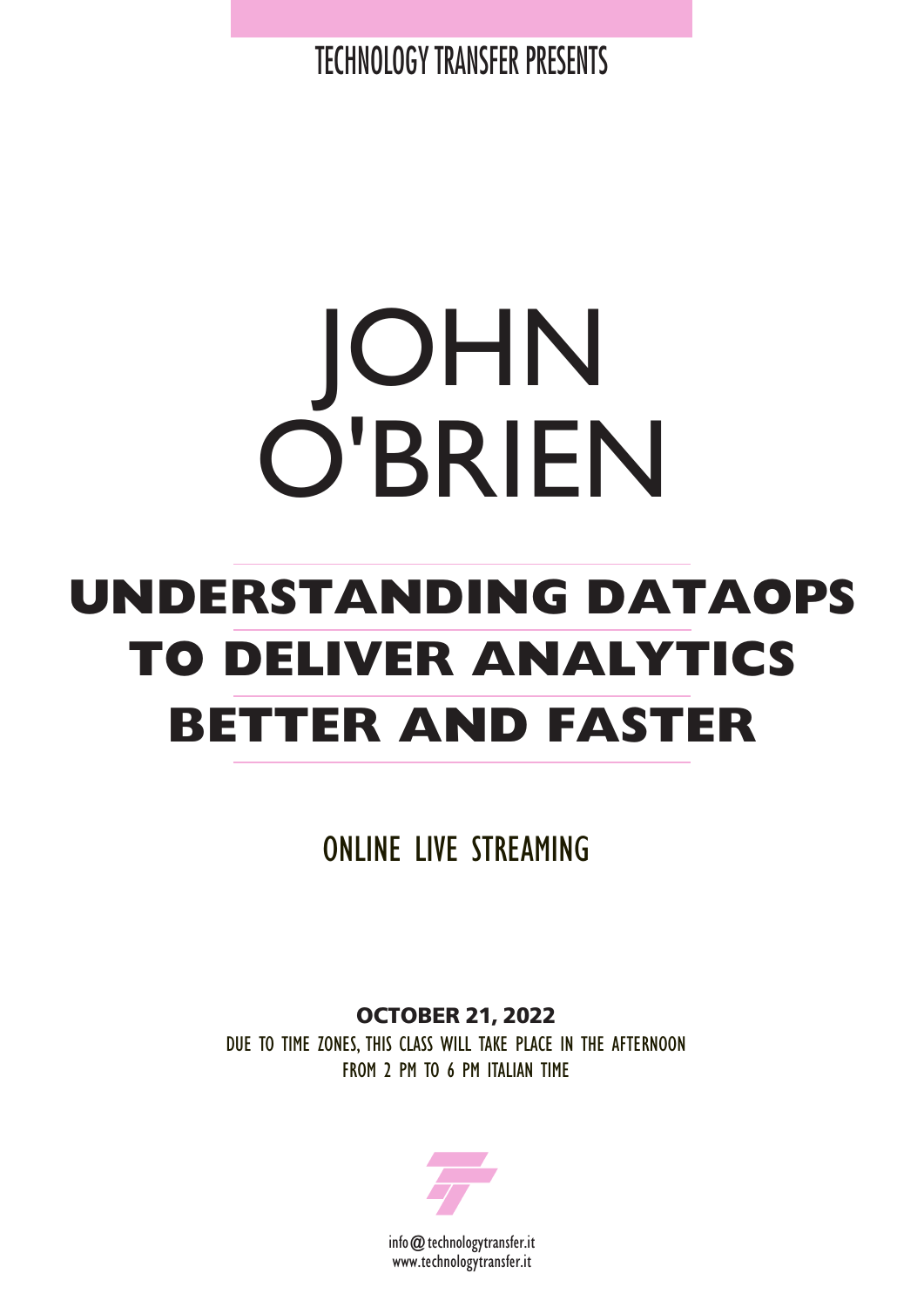### *UNDERSTANDING DATAOPS TO DELIVER ANALYTICS BETTER AND FASTER*

## **ABOUT THIS SEMINAR**

Companies struggling to keep up with an increasing number of data sources for a growing number of data consumers are turning to DataOps, a proven methodology that combines data management philosophy with key Agile processes. DataOps enables companies to continuously deliver data and analytics for better decisionmaking through collaboration and automation. As a result, data integration and BI teams are evolving into Agile Data Engineering and Delivery Teams capable of modernizing legacy technical environments to position their companies for digital transformation.

DataOps brings together data managers and consumers through Agile Data Management processes that account for data engineering, integration, quality, and governance on an open platform that streamlines development, delivery, and data unification. This half-day seminar will help you understand the efficiencies DataOps can deliver for your organization.

#### **This seminar will cover**

- Essential principles and benefits of DataOps
- How to adopt DataOps to speed Analytics development and delivery
- Key Agile processes that embed data quality and governance
- How to continuously engineer, deploy, and operationalize data pipelines with automation and monitoring
- Key components necessary in a Modern Data Architecture

#### **Who Should Attend**

- Data architects
- Cloud architects
- Data engineers
- BI/DW developers
- Data Management leaders
- Data Governance professionals
- Everyone interested in understanding DataOps quickly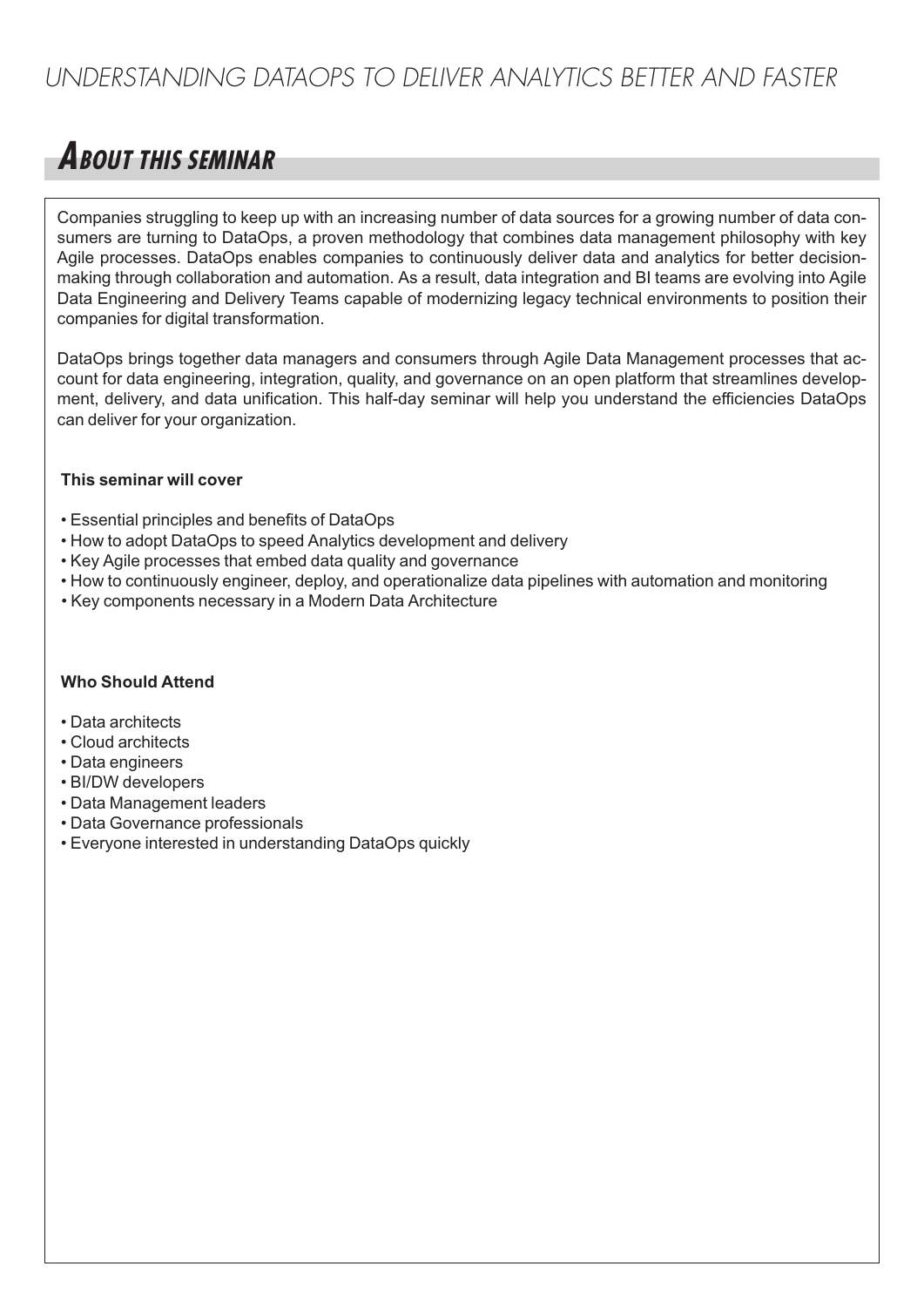## **OUTLINE**

| 1. Understanding why we need to change<br>• How business Analytics has changed from diagno-<br>stic to predictive<br>• How data sources are increasing<br>• The impact of data integration on Data<br>Management<br>• Changes in IT development methodologies and<br>organizations<br>• Supporting new data products<br>• How DataOps is emerging as the next era<br>• Reviewing the Agile Manifesto<br>• Important aspect of DevOps<br>• Review statistical process control for DataOps<br>• How DataOps can embed data Quality and data<br>Governance<br>• Defining DataOps and the DataOps Manifesto<br>• Comparing DevOps to DataOps | 3. Managing DataOps: defining Metrics and<br><b>Maturity Models</b><br>• Defining Metrics for Data and Analytics delivery<br>• Key DataOps metrics<br>• How to leverage reusability metrics<br>• Reviewing metrics for process improvement<br>• Maturity stage of DataOps adoption<br>• CMMI-based Maturity Model<br>• IBM Maturity Model |
|------------------------------------------------------------------------------------------------------------------------------------------------------------------------------------------------------------------------------------------------------------------------------------------------------------------------------------------------------------------------------------------------------------------------------------------------------------------------------------------------------------------------------------------------------------------------------------------------------------------------------------------|-------------------------------------------------------------------------------------------------------------------------------------------------------------------------------------------------------------------------------------------------------------------------------------------------------------------------------------------|
| 2. Making DataOps Work                                                                                                                                                                                                                                                                                                                                                                                                                                                                                                                                                                                                                   |                                                                                                                                                                                                                                                                                                                                           |
| The 7 key concepts to focus on for DataOps<br>• How Connectors can make a difference<br>• How engineered data pipelines will work<br>• How "data drift" will impact data work<br>• Set up repositories for Data Governance and Data<br>Quality<br>• The role of data hubs and MDM<br>• How to set up measurements correctly<br>• Leveraging DataOps Platform instrumentation<br>The 2 key processes to focus on for DataOps                                                                                                                                                                                                              |                                                                                                                                                                                                                                                                                                                                           |
| • Components needed to deliver on business idea-<br>tion<br>• Building data and Analytics deliverables with<br><b>DataOps</b>                                                                                                                                                                                                                                                                                                                                                                                                                                                                                                            |                                                                                                                                                                                                                                                                                                                                           |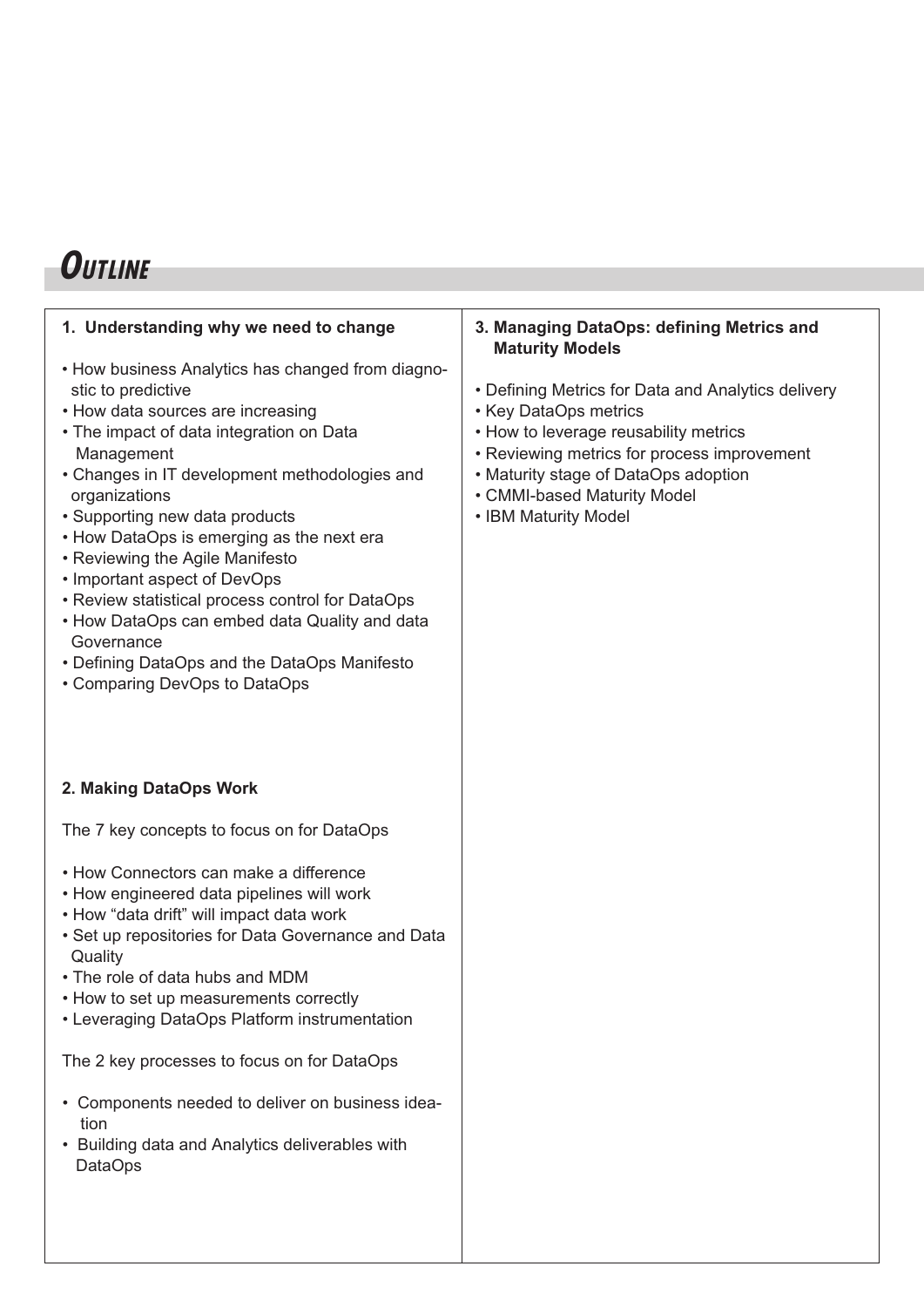## **INFORMATION**

| <b>PARTICIPATION FEE</b>                                                            | <b>HOW TO REGISTER</b>                                                                                                                                                                                | <b>GENERAL CONDITIONS</b>                                                                                                                                                                                                                                                                                                                                                                                                                                                                                              |
|-------------------------------------------------------------------------------------|-------------------------------------------------------------------------------------------------------------------------------------------------------------------------------------------------------|------------------------------------------------------------------------------------------------------------------------------------------------------------------------------------------------------------------------------------------------------------------------------------------------------------------------------------------------------------------------------------------------------------------------------------------------------------------------------------------------------------------------|
| € 350<br>The fee includes all seminar<br>documentation.<br><b>SEMINAR TIMETABLE</b> | You must send the registration form with<br>the receipt of the payment to:<br>info@technologytransfer.it<br>TECHNOLOGY TRANSFER S.r.l.<br>Piazza Cavour, 3 - 00193 Rome (Italy)<br>Fax +39-06-6871102 | <b>DISCOUNT</b><br>The participants who will register 30 days<br>before the seminar are entitled to a 5%<br>discount.<br>If a company registers 5 participants to the<br>same seminar, it will pay only for 4.<br>Those who benefit of this discount are not<br>entitled to other discounts for the same<br>seminar.                                                                                                                                                                                                   |
| $2.00$ pm $-6.00$ pm (Italian time)                                                 | <b>PAYMENT</b><br>Wire transfer to:<br>Technology Transfer S.r.l.<br>Banca: Cariparma<br>Agenzia 1 di Roma<br><b>IBAN Code:</b><br>IT 03 W 06230 03202 000057031348<br>BIC/SWIFT: CRPPIT2P546         | <b>CANCELLATION POLICY</b><br>A full refund is given for any cancellation<br>received more than 15 days before the<br>seminar starts. Cancellations less than<br>15 days prior the event are liable for 50%<br>of the fee. Cancellations less than one<br>week prior to the event date will be liable<br>for the full fee.<br><b>CANCELLATION LIABILITY</b><br>In the case of cancellation of an event for<br>any reason, Technology Transfer's<br>liability is limited to the return of the<br>registration fee only. |

| <b>JOHN O'BRIEN</b><br><b>UNDERSTANDING DATAOPS TO</b>                                                                                                       |                                                                                                                 |
|--------------------------------------------------------------------------------------------------------------------------------------------------------------|-----------------------------------------------------------------------------------------------------------------|
| <b>DELIVER ANALYTICS BETTER AND</b><br><b>FASTER</b>                                                                                                         |                                                                                                                 |
| October 21, 2022                                                                                                                                             | Stamp and signature                                                                                             |
| Registration fee:<br>€ 350                                                                                                                                   |                                                                                                                 |
|                                                                                                                                                              |                                                                                                                 |
|                                                                                                                                                              |                                                                                                                 |
|                                                                                                                                                              |                                                                                                                 |
|                                                                                                                                                              |                                                                                                                 |
| If registered participants are unable to attend,<br>or in case of cancellation of the seminar, the<br>general conditions mentioned before are<br>applicable. | Send your registration form<br>with the receipt of the payment to:<br><b>Technology Transfer S.r.l.</b>         |
|                                                                                                                                                              | Piazza Cavour, 3 - 00193 Rome (Italy)<br>Tel. +39-06-6832227 - Fax +39-06-6871102<br>info@technologytransfer.it |
|                                                                                                                                                              | www.technologytransfer.it                                                                                       |

 $\geq$